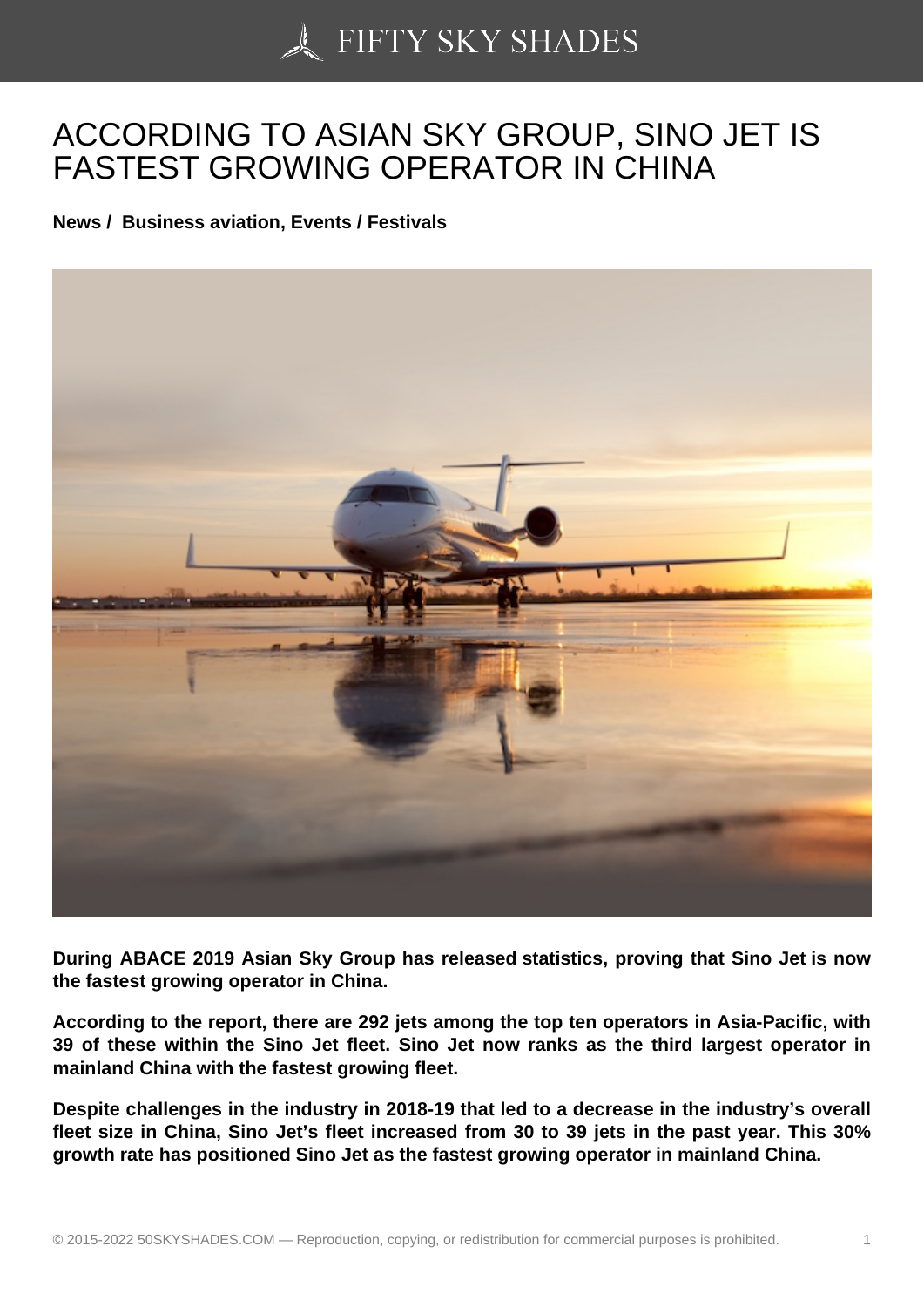

Jenny Lau receiving IS-BAO level 3 from IBAC. The first operator in mainland China to achieve the highest level international safety standard

Sino Jet has grown to become a leading business jet operator and management company in Asia, providing a one-stop suite services that are delivered through the wholly owned Sino Jet Group of Companies. Sino Jet has dual headquarters in Beijing and Hong Kong, in addition to bases in Shanghai, Hangzhou, Shenzhen, Guangzhou, Xiamen, Zhuhai, Chengdu, and elsewhere in Greater China.

The company was recently the first operator in mainland China to achieve IS-BAO III. It also hosted the Inaugural AsBAA Safety Day which was attended by CAAC and other government and civil aviation stakeholders.

Sino Jet continues to expand into the Greater Bay Area and plans to further grow the fleet in 2020.